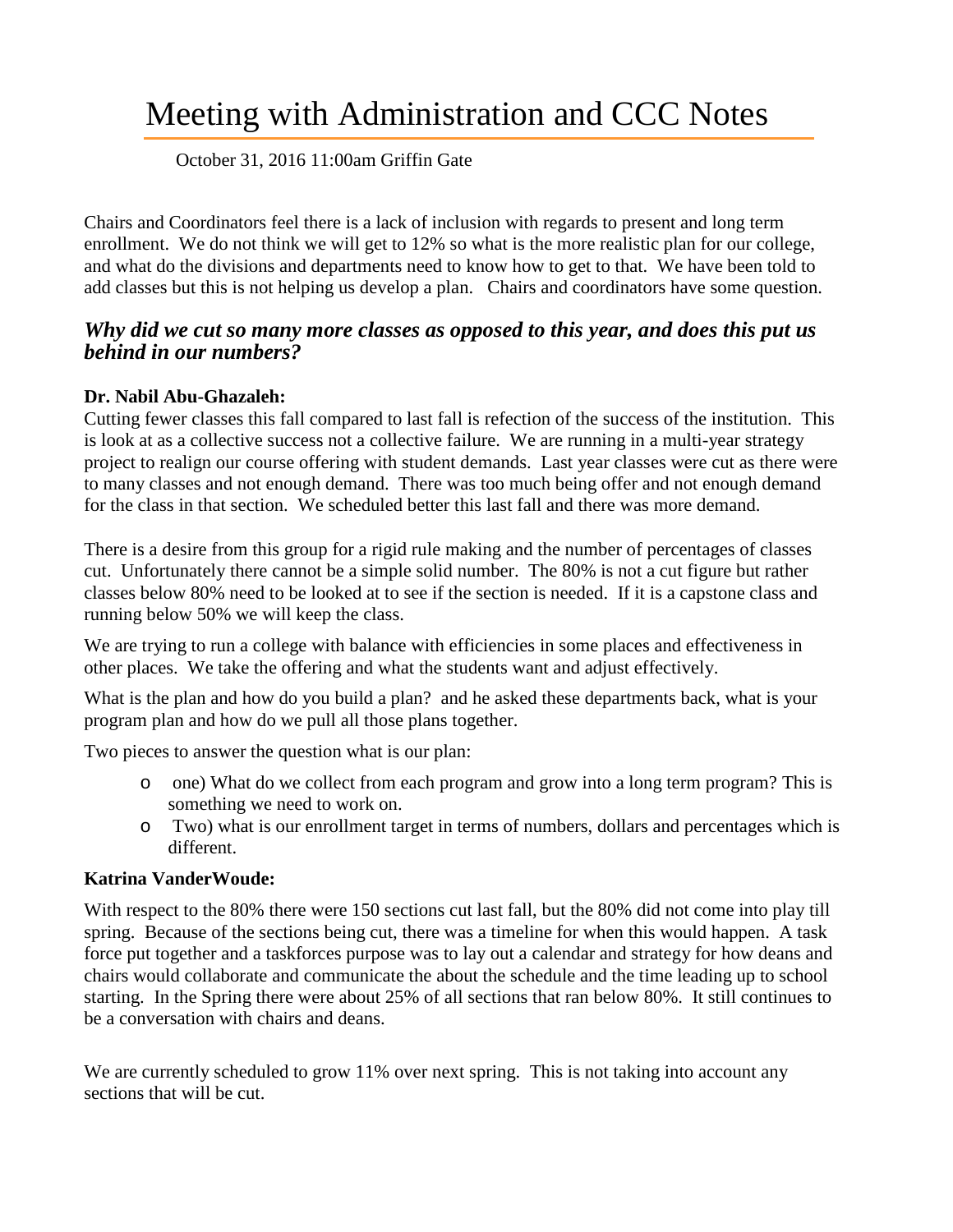Meeting with Pres Cab and CCC

We have heard the word stabilization. What does that mean for us, what does that look like, what is our plan to get out of stabilization?

#### **Dr. Nabil Abu-Ghazaleh:**

Stabilization is district-wide status. So the district has a base enrollment. And then every year the state tells us we have funding for you to grow a certain percent. This year our goal is to grow 2%. Given where Grossmont was last year we decided not to grow compared to our computed base last year. Cuyamaca captured all the growth. Currently we are not maintaining our base. This means we would have to give back any growth money but does not put us into stabilization. We will still be funded at our base, but in the second year if we are still below our base then they would fund the district at the new base level. The year of stabilization is the year when it comes down below our base rate. Base never has to be repaid. "Hold Harmless"

## *As Chairs and Coordinators we want to work towards the common goals and we know our departments so should be consulted on classes add or cut?*

#### **Dr. Nabil Abu-Ghazaleh:**

What is being heard is that the Deans are not consulting with the chairs on classes. A solution would be to add a calendar for these meetings. If this is happening then there is no problem, but if it is happening then why is administration hearing complaints to the contrary.

#### **Katrina VanderWoude:**

A task force put together and a taskforces purpose was to lay out a calendar and strategy for how deans and chairs would collaborate and communicate the about the schedule and the time leading up to school starting

# *Could we get a data research of our classes to see where the trends are?*

Dr. Nabil Abu-Ghazaleh: There has been a person hired to help collect and analysis the data.

# *Are our numbers skewed due to not dropping students?*

#### **Dr. Nabil Abu-Ghazaleh:**

While we did not drop for non-payment this year but we will not maintain this the drop for nonpayment a week earlier than normal practice. This is because normally students dropped for nonpayment, traditionally dropped anyway. If we continue to drop for non-payment we can fill in those students who were dropped.

Is our Housing Market enough to sustain our growth?

#### **Dr. Nabil Abu-Ghazaleh:**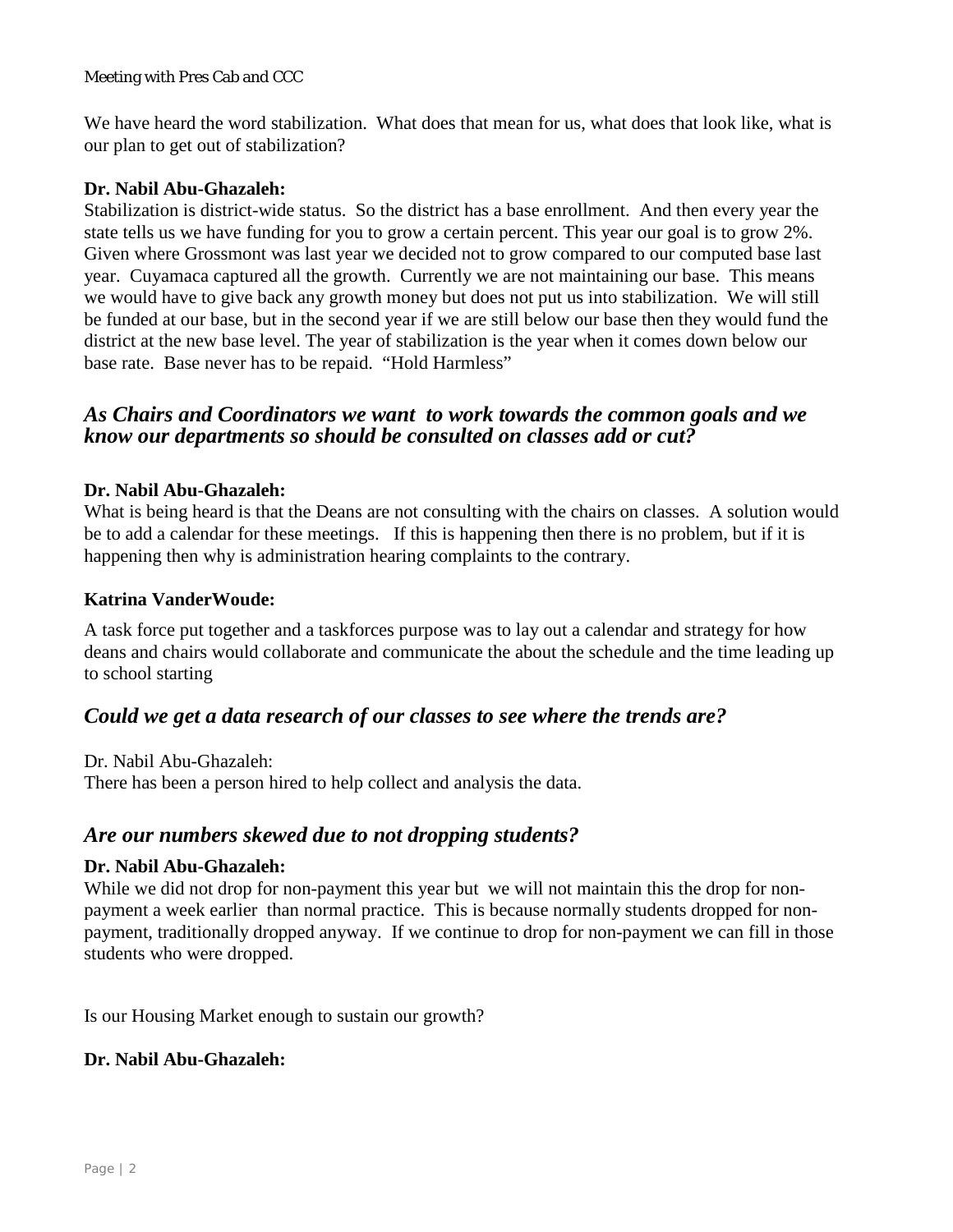Meeting with Pres Cab and CCC

Currently we are target audience is the 40% who currently live in our district, but do not go to college through the East County Alliance. Our enrollment strategy does include any growing demand and new students and to make our college the students the college of choice. We are still trying to figure out the balance of filling classes efficiently. It is about creating a flow and relationship with current and future students.

We are hoping to target more night and weekend classes as there is more demand for it.

# *How does this affect Faculty Staffing goals?*

#### **Dr. Nabil Abu-Ghazaleh:**

We have hired 34 full time faculty we have grown our faculty more than was mandated. We hired where there were exceptional people. We are really trying to hire people where there are need in sections.

#### **Katrina VanderWoude:**

We are currently looking at the faculty staffing process. It would seem that we continue to have needs that are trying to be met, but we are looking at the needs. We are also looking how our recommendations are falling in line with the true need. The concern we have is the lack of adjunct faculty pool and it has continued to be a challenge. In the last few weeks HR is working on an adjunct hiring event on Nov 19. A little over 100 people who have signed up.

# *Could we put something together that demands that administration and chairs to communicate so we know our demands?*

#### **Dr. Nabil Abu-Ghazaleh:**

We are currently we do not have a cohesive communication about planning, and the best way to do this moving forward. We have been really just going status quo for a while, but to have a plan we need to have a set of plans from the departments and come up with a grand plan based on those plans and the trends that are happing.

# *Why are we cutting classes even though we are doing all this outreach and want more enrollments? Why are we cutting when our counter parts at Cuyamaca are letting those classes continue? We lose students when we cut courses and lose students to Cuyamaca because they continue to run the course. Students need these classes to graduate and we are turning them away.*

#### **Dr. Nabil Abu-Ghazaleh:**

We are hoping people in the smaller enrollment classes will move to other classes to fill them up. This is more of a specific department and not a college wide problems. There is a collective that we are trying to protect programs, but particulars of the reasons need to be worked out with the chairs and Deans.